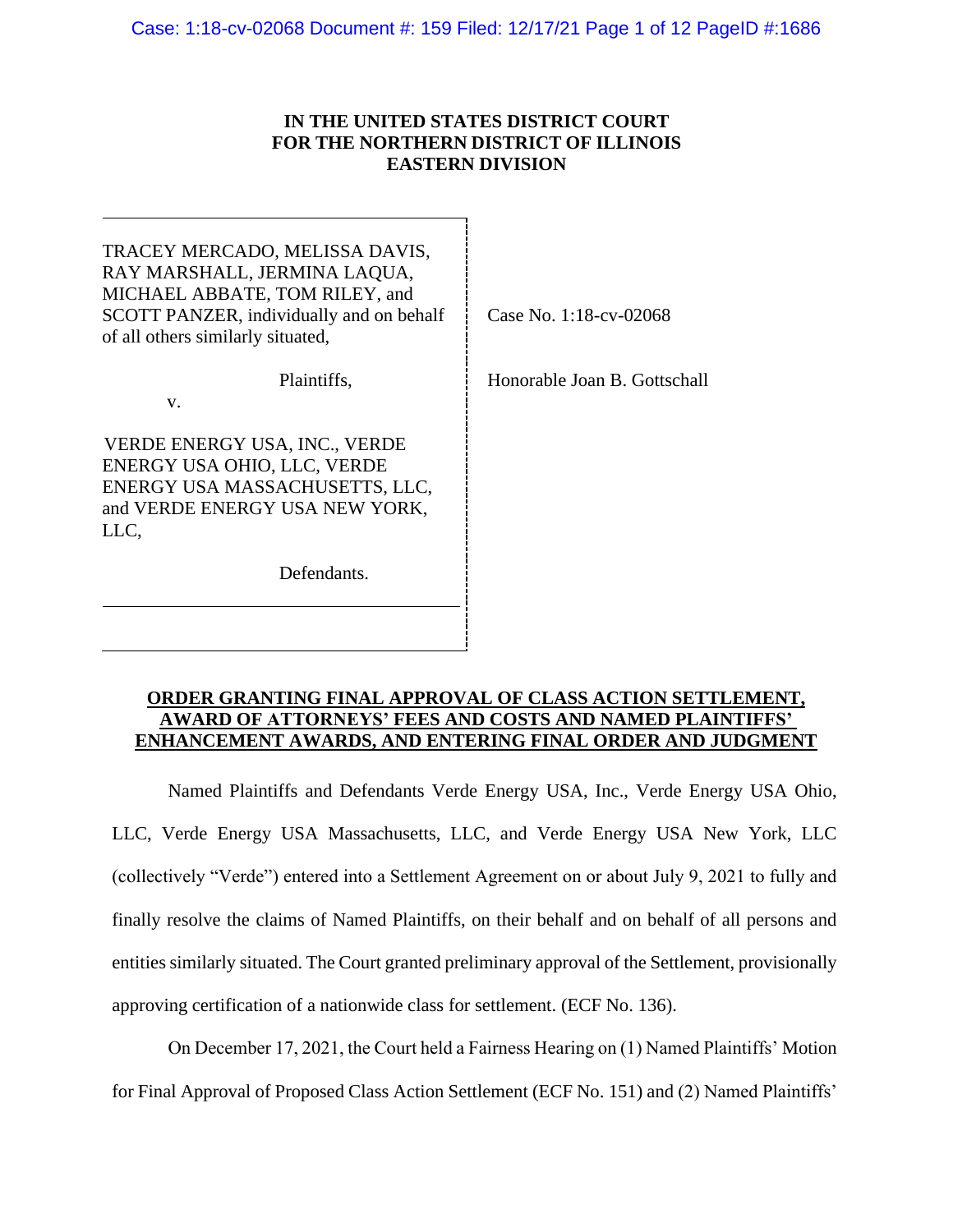Motion for an Award of Attorneys' Fees and Expenses and for Class Representative Enhancement Awards (ECF No. 145). Through the briefs, exhibits, and argument at the Fairness Hearing, the Court has thoroughly examined and considered the Settlement and Settlement Agreement, and the request for Attorneys' Fees and Costs and Enhancement Awards.

Having reviewed the motions and all related pleadings and filings and having also heard the evidence and argument presented at the Fairness Hearing, THE COURT HEREBY FINDS,

CONCLUDES, AND ORDERS THE FOLLOWING:

# **FINAL ORDER AND JUDGMENT**

# **Certification of the Class.**

1. The Court certifies, for settlement purposes only, the following class (hereinafter

and for purposes of this Final Order and Judgment, the "Class"):

All individual residential consumers who enrolled (either initially or through "rolling over" from a fixed rate plan) or were otherwise customers in or parties to a Verde Energy USA, Inc., Verde Energy USA Massachusetts, LLC, Verde Energy USA New York, LLC, or Verde Energy USA Ohio, LLC (the "Verde Defendants") variable rate electricity plan in connection with property located within Massachusetts from April 17, 2013 through October 31, 2015, within New York from January 21, 2014 through October 31, 2015, within Illinois from January 31, 2008 through October 31, 2015, within New Jersey from January 21, 2012 through October 31, 2015, within Ohio from June 24, 2012 through October 31, 2015, and within Pennsylvania from January 1, 2012 through October 31, 2015, plus those customers in Pennsylvania who became Verde Energy USA, Inc. variable rate electricity plan customers beginning in 2018 following a transfer of their customer relationships with Oasis Power, LLC excluding, in all instances, persons whose only contract with Verde contained a "Governing Law and Arbitration" clause or an "Agreement For Mandatory Arbitration & Class Action."

2. For the reasons stated in its order granting preliminary approval to the Settlement

(ECF No. 136) and summarized below, the Court finds, for purposes of this proposed

settlement, that the Class meets the requirements of Rule 23 for certification – numerosity,

commonality, typicality, adequacy, and predominance.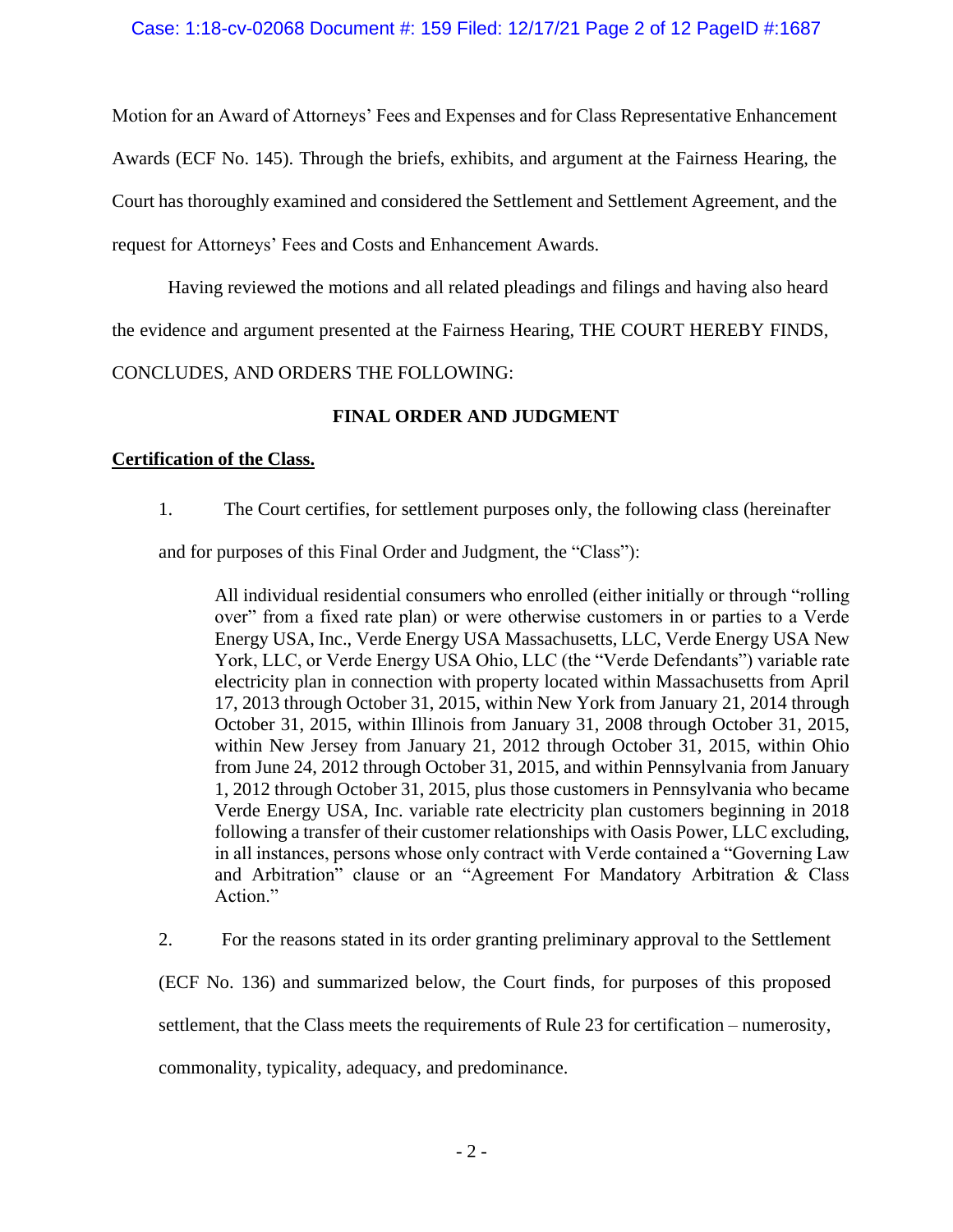3. The Court appoints Lead and Class Counsel and the Named Plaintiffs as counsel and representatives, respectively, for the Class.

### **Notice.**

4. The Court affirms the appointment of Epiq Global ("Epiq") as the Settlement Administrator.

5. In accordance with the Settlement Agreement, Epiq launched the Settlement Website and mailed out settlement notices in accordance with the preliminary approval order. (ECF No. 149). Pursuant to this Court's preliminary approval order, Epiq mailed and emailed notice to the Class on October 1, 2021. *Id.* ¶¶ 9-12. Therefore, direct notice was sent and delivered successfully to the vast majority of Class Members. *Id*. ¶ 16.

6. The Class Notice, together with all included and ancillary documents thereto, complied with all the requirements of Rule  $23(c)(2)(B)$  and fairly, accurately, and reasonably informed members of the Class of: (a) appropriate information about the nature of this Litigation, including the class claims, issues, and defenses, and the essential terms of the Settlement Agreement; (b) the definition of the Class; (c) appropriate information about, and means for obtaining additional information regarding, the lawsuit and the Settlement Agreement; (d) appropriate information about, and means for obtaining and submitting, a claim; (e) appropriate information about the right of Class Members to appear through an attorney, as well as the time, manner, and effect of excluding themselves from the Settlement, objecting to the terms of the Settlement Agreement, or objecting to Lead and Class Counsel's request for an award of attorneys' fees and costs, and the procedures to do so; (f) appropriate information about the consequences of failing to submit a claim or failing to comply with the procedures and deadline for requesting exclusion from, or objecting to, the Settlement; and (g) the binding effect of a class judgment on Class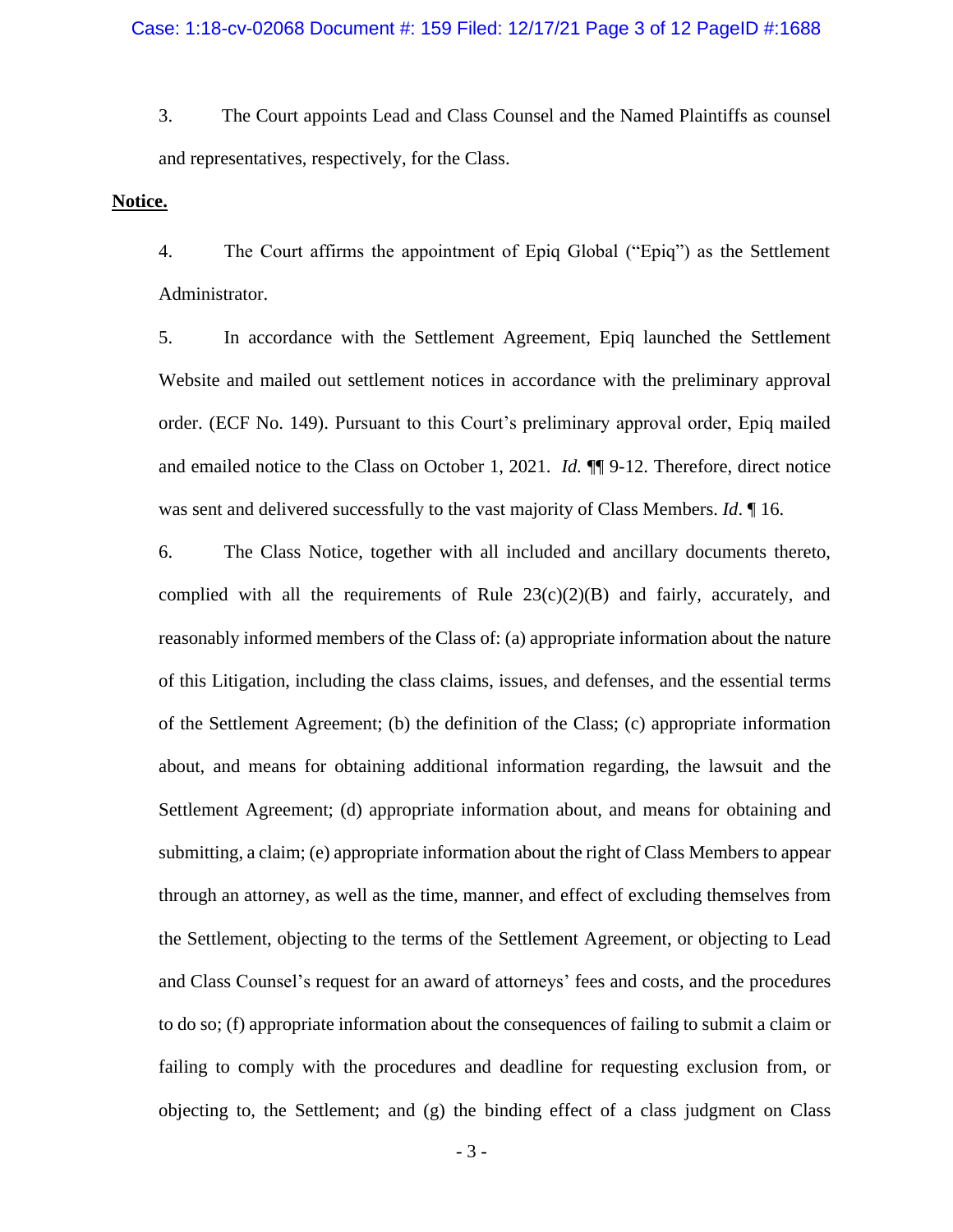Members under Rule 23(c)(3) of the Federal Rules of Civil Procedure.

7. The Court finds that Class Members have been provided the best notice practicable of the Settlement and that such notice fully satisfies all requirements of applicable laws and due process.

8. The Court also finds that notice to appropriate federal and state officials pursuant to the federal Class Action Fairness Act has been timely sent and that such notice fully satisfies the requirements of the federal Class Action Fairness Act, 28 U.S.C. § 1715.

### **Final Approval of Settlement.**

9. At the Fairness Hearing held on December 17, 2021, the Court fulfilled its duties to independently evaluate the fairness, reasonableness, and adequacy of, *inter alia*, the Settlement and the notice provided to Class Members, considering the pleadings and argument of the parties and their counsel, and the interests of all absent members of the Class.

10. After thoroughly considering the briefing and arguments and considering the factors that must be assessed under Rule 23 and Seventh Circuit precedent, this Court concludes that this Settlement is fair, reasonable, and adequate and grants final approval to the Settlement.

11. Specifically, the Court determines that: (a) the Named Plaintiffs and Lead Class Counsel have adequately protected the Class; (b) the Settlement was negotiated at arm's length; (c) the relief to the Class is adequate, taking into account: (i) the costs, risks, and delay of trial and appeal; (ii) the effectiveness of the proposed method of distributing relief to the Class, including the method of processing Class Members' claims; (iii) the terms of the proposed award of attorneys' fees, including the timing of payment; and (iv) any agreement required to be identified under Rule 23(e)(3) of the Federal Rules of Civil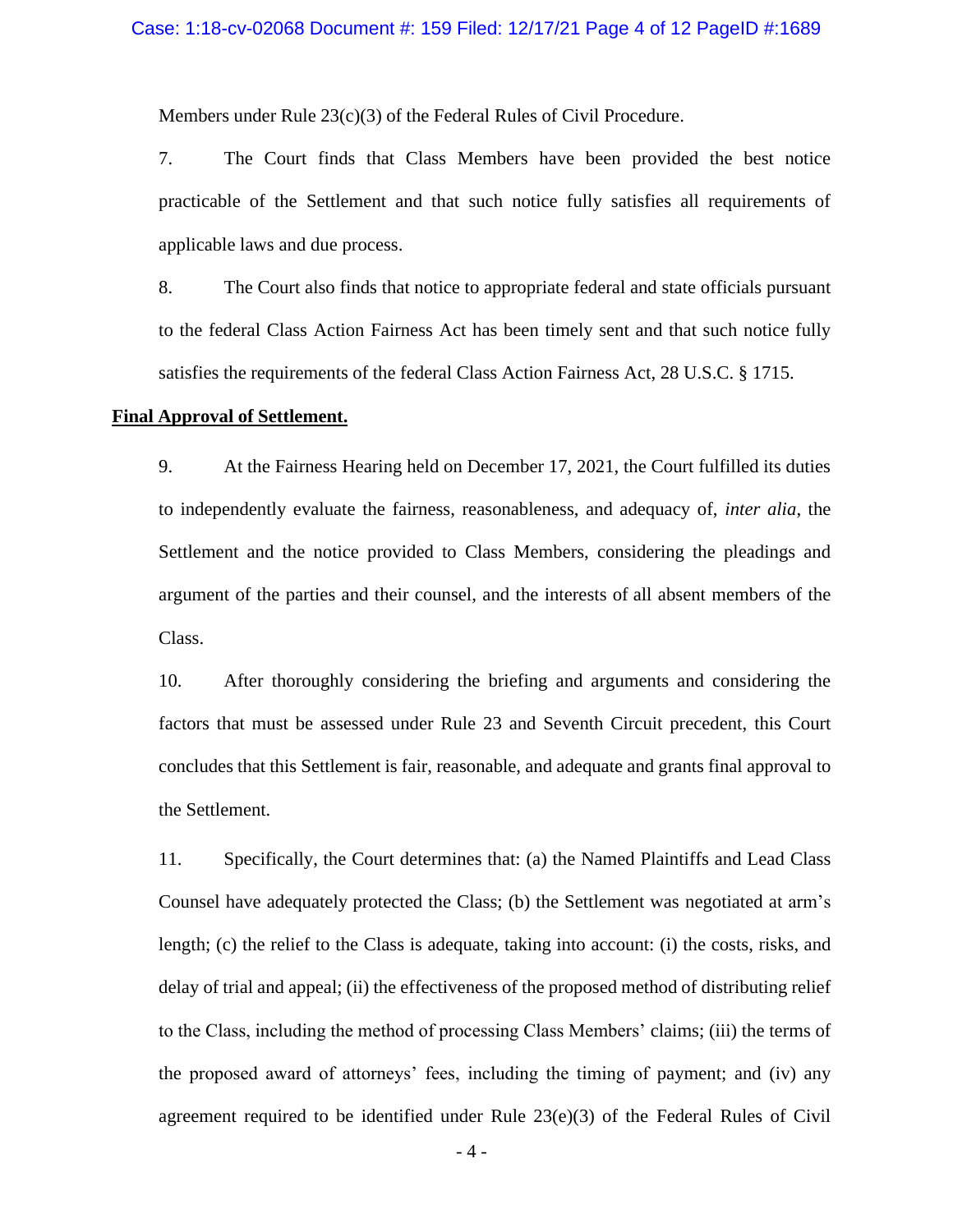Procedure; and (d) the Settlement treats Class Members equitably relative to each other. Accordingly, the Court finds the Settlement to be fair, reasonable, and adequate. The Court expressly finds that the Settlement is the result of extended, arm's-length negotiations among experienced counsel, including with the aid of respectedclass action mediator Rodney Max and is non-collusive.

12. The parties have represented to the Court that no other agreements exist in connection with the Settlement other than an agreement that would have allowed Defendants and Lead Counsel to terminate the Settlement in certain defined circumstances that did not occur.

13. Accordingly, the Court finds that the Settlement Agreement is in all respects fair, reasonable, adequate, and in the best interest of the Class.

#### **Implementation of Settlement.**

14. Consistent with the Settlement Agreement, the Settlement Administrator shall provide to members of the Class, upon submission of a valid claim, pursuant to applicable terms set forth in the Settlement Agreement, a *pro rata* share of Settlement Fund, and will be based on his or her proportional share of the kWh usage in relation to the total amount of kWh of energy Class Members used during the Class Period. The Settling Parties shall carry out their respective obligations asstated in the Settlement Agreement.

#### **Attorneys' Fees And Costs And Named Plaintiffs' Enhancement Awards.**

15. The Court may "award reasonable attorney's fees and nontaxable costs that are authorized by law or by the parties' agreement." Fed. R. Civ. P. 23(h). Lead Class Counsel and the other Class Counsel working on behalf of the Class maintained daily records of time spent and expenses incurred on behalf of the Class. Lead Class Counsel, on behalf of themselves and Class Counsel, request \$2,126,218.87 in attorney's fees

- 5 -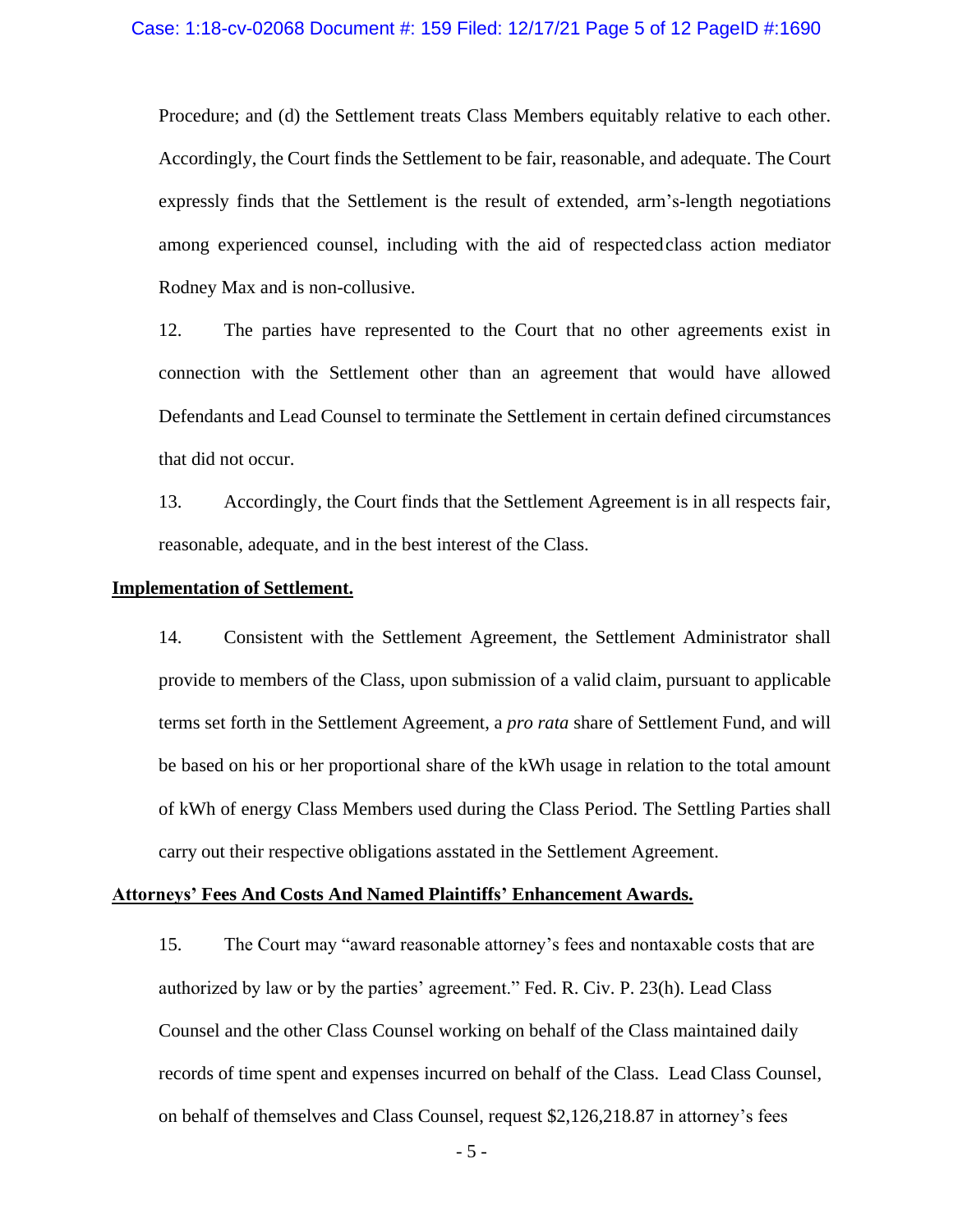based on 4,240.49 hours worked. This request amounts to less than one-third of the settlement fund. Having reviewed the motion for fees and supporting documentation and given that no Party or Class Member has opposed or objected to the fee request, the Court finds the fee request supported and reasonable.

16. Co-Lead Class Counsel also seek reimbursement of \$45,106.63 for out-of-pocket costs advanced for the Class. Class Counsel submitted documentation supporting the requested costs, which showed they were appropriate expenditures on behalf of the Class and are of the type recoverable. The Court approves the request for reimbursement of \$45,106.53 in advanced costs.

17. Lead Class Counsel also request Enhancement Awards of \$25,000 to Tracey Mercado, \$7,500 to Ray Marshall, and \$5,000 each to Melissa Davis, Jermina LaQua, Michael Abbate, Tom Riley, and Scott Panzer for their efforts on behalf of the class. When courts evaluate such awards, relevant factors include the actions the plaintiff has taken to protect the interests of the class, the degree to which the class has benefitted from those actions, and the amount of time and effort the plaintiff expended in pursuing the litigation. Here, Tracey Mercado, the class representative in the Illinois action, refused two offers from Verde earlier in the action because they were not made to all of the Illinois class members. Accepting either of the two offers would have personally benefited her but would have left the Illinois class without a class representative. Similarly, Ray Marshall, the class representative in the New Jersey action, rejected an individual offer made to him by Verde because the offer was not made to the rest of the proposed New Jersey Class. All the other class representatives worked with counsel by investigating the case and providing counsel with bills and documents so that their expert could evaluate the alleged overcharge prior to filing in the respective states.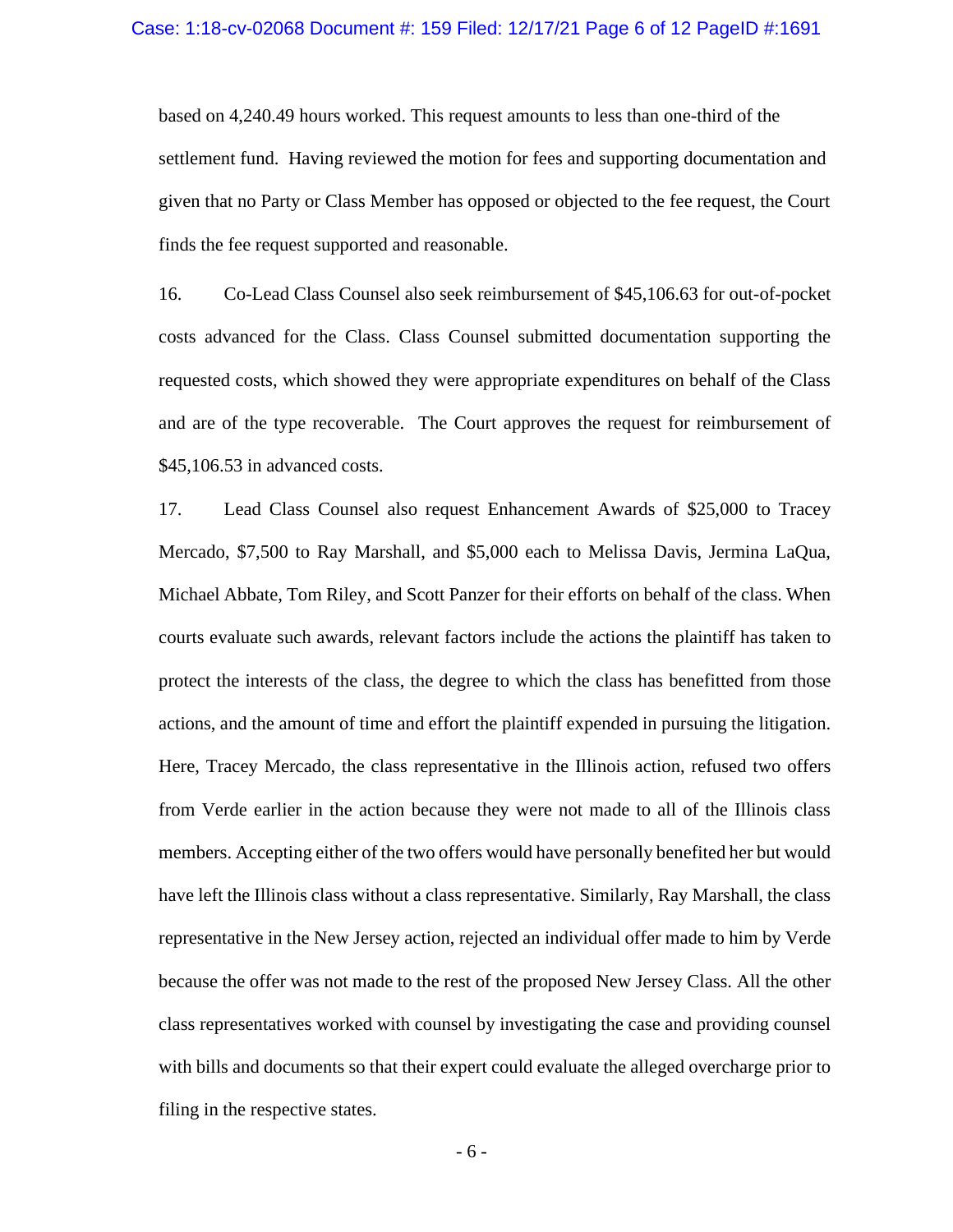18. For the reasons stated above, the Court approves Lead and Class Counsel's request for Attorneys' Fees and Costs and for Enhancement Awards. Pursuant to the Settlement Agreement at ¶ 9.4, Lead Class Counsel shall have sole authority to determine the allocation of fees and costs among and between Lead Class Counsel and Class Counsel and shall do so in good faith according to the contributions made in the Action.

### **Exclusions from the Class.**

19. The Settlement Administrator has received, from certain members of the Class, requests for exclusion from the Class and has provided Lead Class Counsel and Defendants' counsel copies of those requests. A list of the persons who have timely requested to be excluded from the Settlement has been submitted to the Court. (ECF No. 154), "Supplemental Declaration of Cameron R. Azari, Esq. Regarding Court's December 10, 2021, Minute Order" and (ECF No. 156), "Supplemental Declaration of Cameron R. Azari, Esq. Regarding Court's December 13, 2021, Minute Order." All persons named in the list submitted to the Court as having filed timely requests for exclusions with the Settlement Administrator are excluded from the Class and will not be bound by the terms of the Settlement. Each individual or entity that otherwise falls within the definition of the Class shall be bound by the terms of the Settlement.

#### **Releases.**

20. In consideration of the Settlement, the Named Plaintiffs and each member of the Class, on behalf of themselves and any other legal or natural persons who may claim by, through, or under them, agree to release the Released Persons, as that term is defined in Section 2.38 of the Amended Class Action Settlement Agreement, from and for any and all claims, liens, demands, actions, causes of action, obligations, damages, punitive damages, treble damages, penalties, rescission, declaratory or injunctive relief, disgorgement,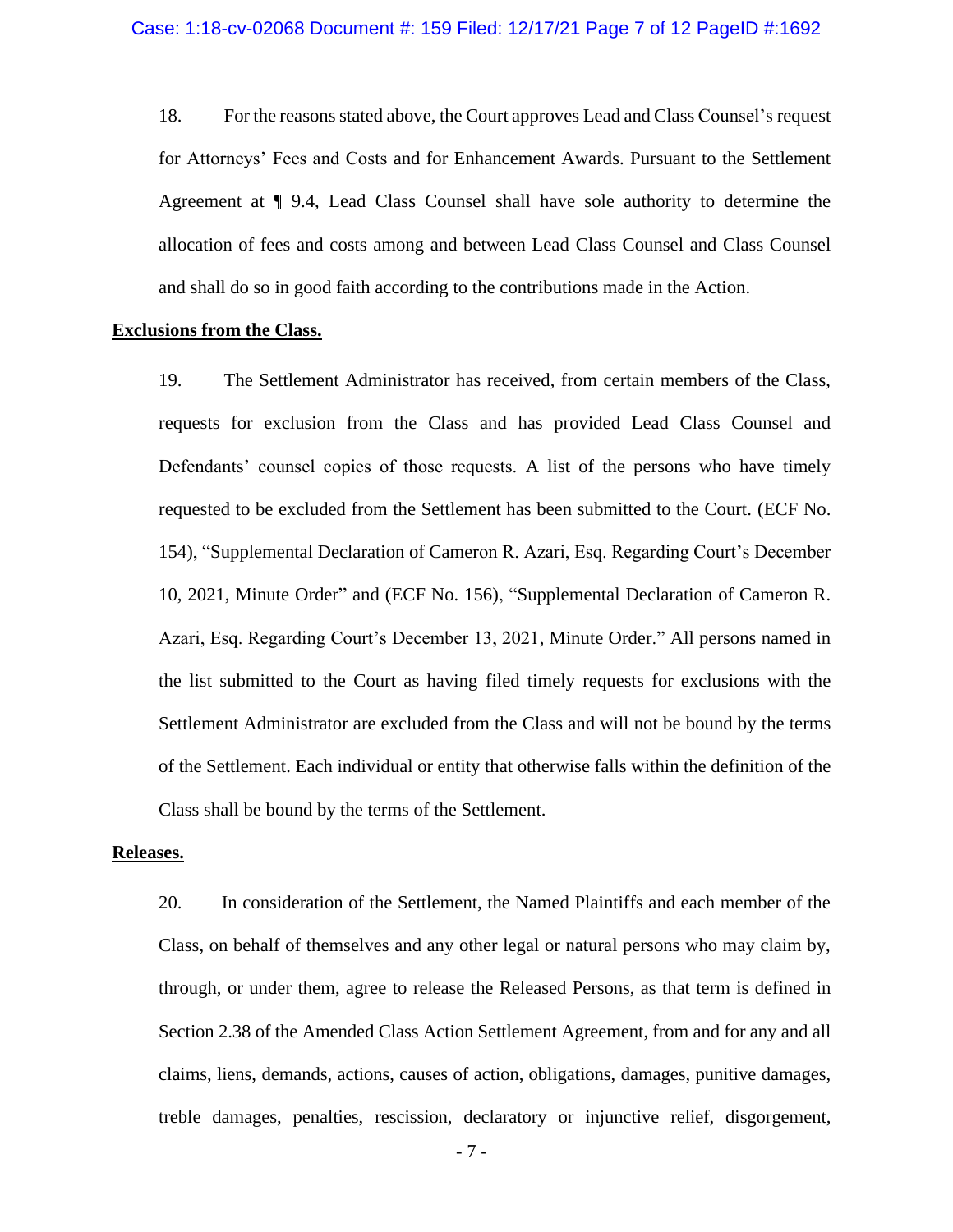liabilities, interest, and costs, including attorneys' fees, of any nature or kind whatsoever, that arose or arise at any time through the date of the Preliminary Approval Order, whether legal, equitable or otherwise, whether known or unknown, suspected or unsuspected, existing now or arising in the future, that actually were, or could have been, asserted in the Action regarding the claims alleged by Plaintiffs in the Second Amended Complaint, including, but not limited to, claims for violations of the Illinois Consumer Fraud and Deceptive Business Practices Act, the New Jersey Consumer Fraud Act, the Massachusetts Consumer Protection Act ("Chapter 93A"), the New York General Business Law, the Ohio Consumer Sales Practices Act, the Pennsylvania Unfair Trade Practices and Consumer Protection Law, the Electric Discount and Energy Competition Act, and/or regulations promulgated by the Illinois Commerce Commission, the Massachusetts Department of Public Utilities, the New Jersey Public Utilities Commission, the New York State Public Service Commission, the Pennsylvania Public Utility Commission, and/or the Public Utilities Commission of Ohio as well as common-law claims for breach of contract, breach of the covenant of good faith and fair dealing, fraud, breach of implied contract and/or unjust enrichment/quantum meruit, and any and all claims related to or arising from any conduct alleged in the Second Amended Complaint (including, but not limited to, relating to any variable rates the Defendants charged for the supply of electricity under any agreements, understandings or programs in Massachusetts, New York, New Jersey, Ohio, Illinois, and Pennsylvania and whether the alleged conduct or related conduct may have occurred and/or is based, or could be based, on any act, omission, inadequacy, misstatement, representation, harm, matter, cause or event by any of the Released Persons, including, without limitation, any claims which arise or arose under, or relate to the Illinois Consumer Fraud and Deceptive Business Practices Act, the New Jersey Consumer Fraud Act, Chapter 93A, the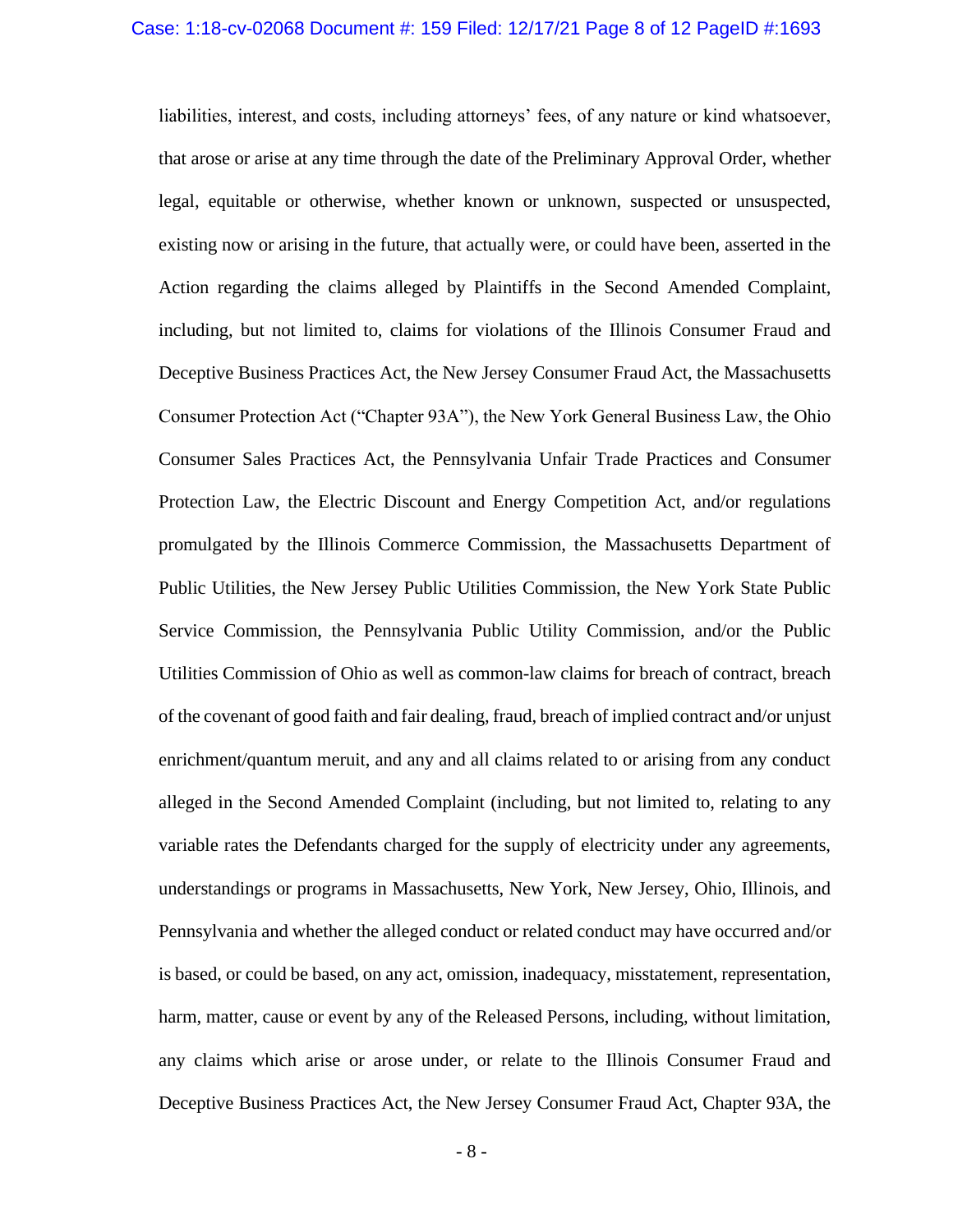New York General Business Law, the Ohio Consumer Sales Practices Act, or the Pennsylvania Unfair Trade Practices and Consumer Protection Law. In addition, Plaintiffs agree to release (and Released Claims, as that term is defined in Section 2.37 of the Amended Class Action Settlement Agreement, shall also include) all claims, liens, demands, actions, causes of action, obligations, damages, punitive damages, treble damages, penalties, liabilities, interest and costs, including attorneys' fees, of any nature or kind whatsoever, which Plaintiffs have, had, or which arose against the Released Persons at any time through the date of the Preliminary Approval Order, whether legal, equitable or otherwise, whether known or unknown, suspected or unsuspected, as alleged in the Second Amended Complaint. All Named Plaintiffs and members of the Class have waived and relinquished all rights and benefits that they may have under, or that may be conferred upon them by, the provisions of Section 1542 of the California Civil Code and of all similar laws of other States, to the fullest extent that they may lawfully waive such rights or benefits pertainingto their released claims.

#### **Covenant Not to Sue.**

21. In consideration of the terms of the Settlement Agreement, all members of the Class, including the Named Plaintiffs, are found to have (a) covenanted and agreed that neither Named Plaintiffs nor any members of the Class, nor anyone authorized to act on behalf of any of them, will commence, authorize, prosecute, or accept any benefit from any judicial or administrative action or proceeding, other than as expressly provided for in the Settlement Agreement, against Defendants, or any of them with respect to any claim, matter, or issue that in any way arises from, is based on, or relates to, any alleged loss, harm, or damages allegedly caused by Defendants, or any of them, in connection with the Released Claims; (b) waived and disclaimed any right to any form of recovery,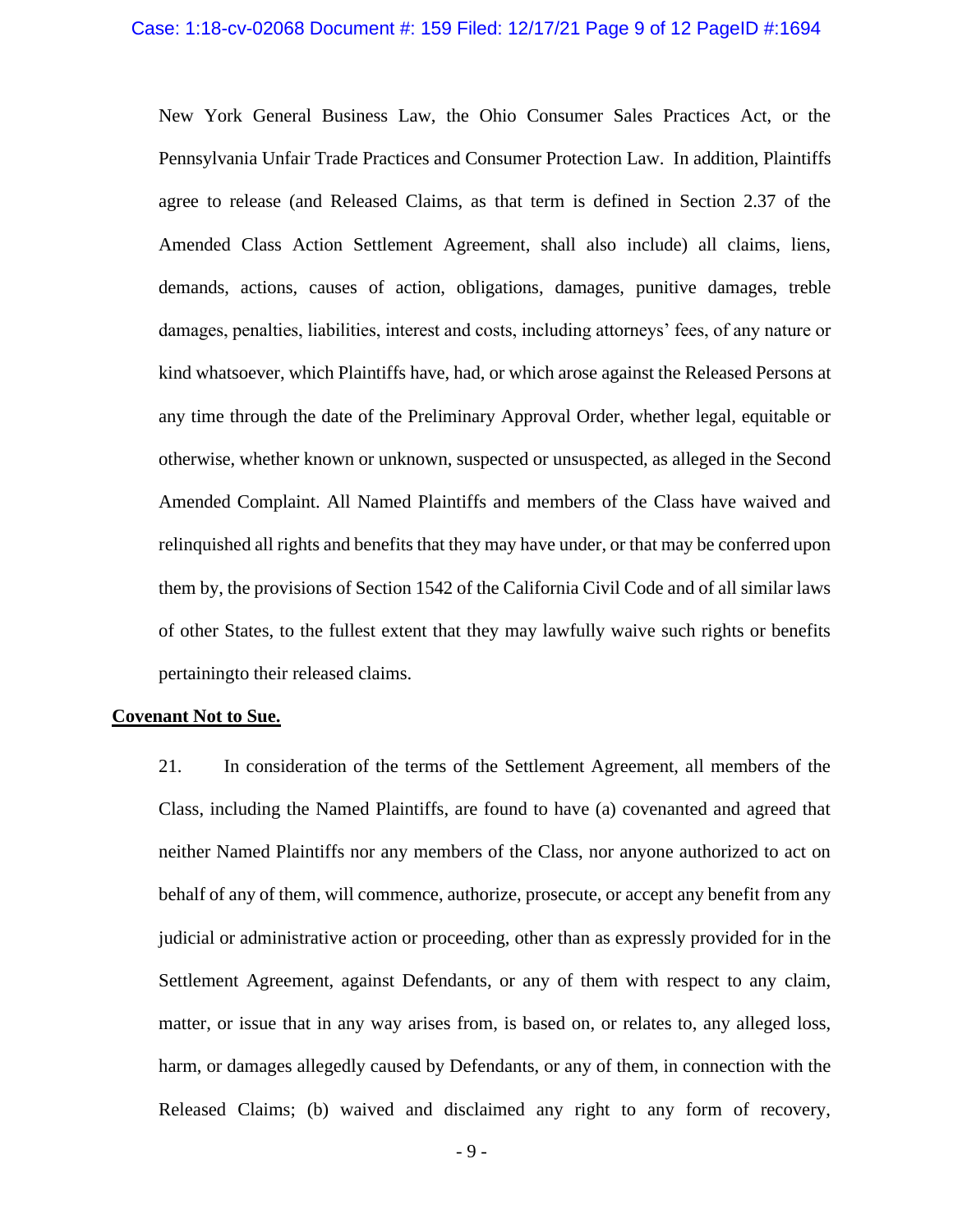compensation, or other remedy in any such action or proceeding brought by, or on behalf of, any of them or any putative class of Class Members; and (c) agreed that this judgment shall be a complete bar to any such action by any Named Plaintiff or member of the Class.

## **Settlement Agreement as Exclusive Remedy for Released Claims.**

22. Upon entry of this Final Order and Judgment, enforcement of the Settlement Agreement shall be the exclusive remedy for all members of the Class, including Named Plaintiffs but excluding those who have properly opted out, all of whom are permanently barred and enjoined from instituting, commencing, prosecuting, or continuing to prosecute, either directly or indirectly, any of the Released Claims. Members of the Class who are prosecuting or asserting any of the Released Claims are ordered to take whatever measures are necessary to effectuate dismissal of their claims.

## **Effect of Final Judicial Determination of Invalidity or Unenforceability**.

23. If, after entry of this Final Order and Judgment by the Court, a notice of appeal of this Final Order and Judgment is timely filed by any party, objector, claimant, or other person or entity, and if an appellate court makes a final determination that this Final Order and Judgment is in any respect invalid, contrary to law, or unenforceable (except for such determinations that are limited to the Attorneys' Fees and Costs and/or Enhancement Awards), this Final Order and Judgment shall be automatically vacated, the Settlement Agreement shall be null and void, and Defendants may fully contest certification of any class as if no Class had been certified. In addition, the Settling Parties shall return to their respective positions in this lawsuit as they existed immediately before the Settling Parties executed the Settlement Agreement, and nothing stated herein or in the Settlement Agreement shall be deemed an admission or waiver of any kind by any of the Settling Parties or used as evidence against, or over the objection of, any of the Settling Parties for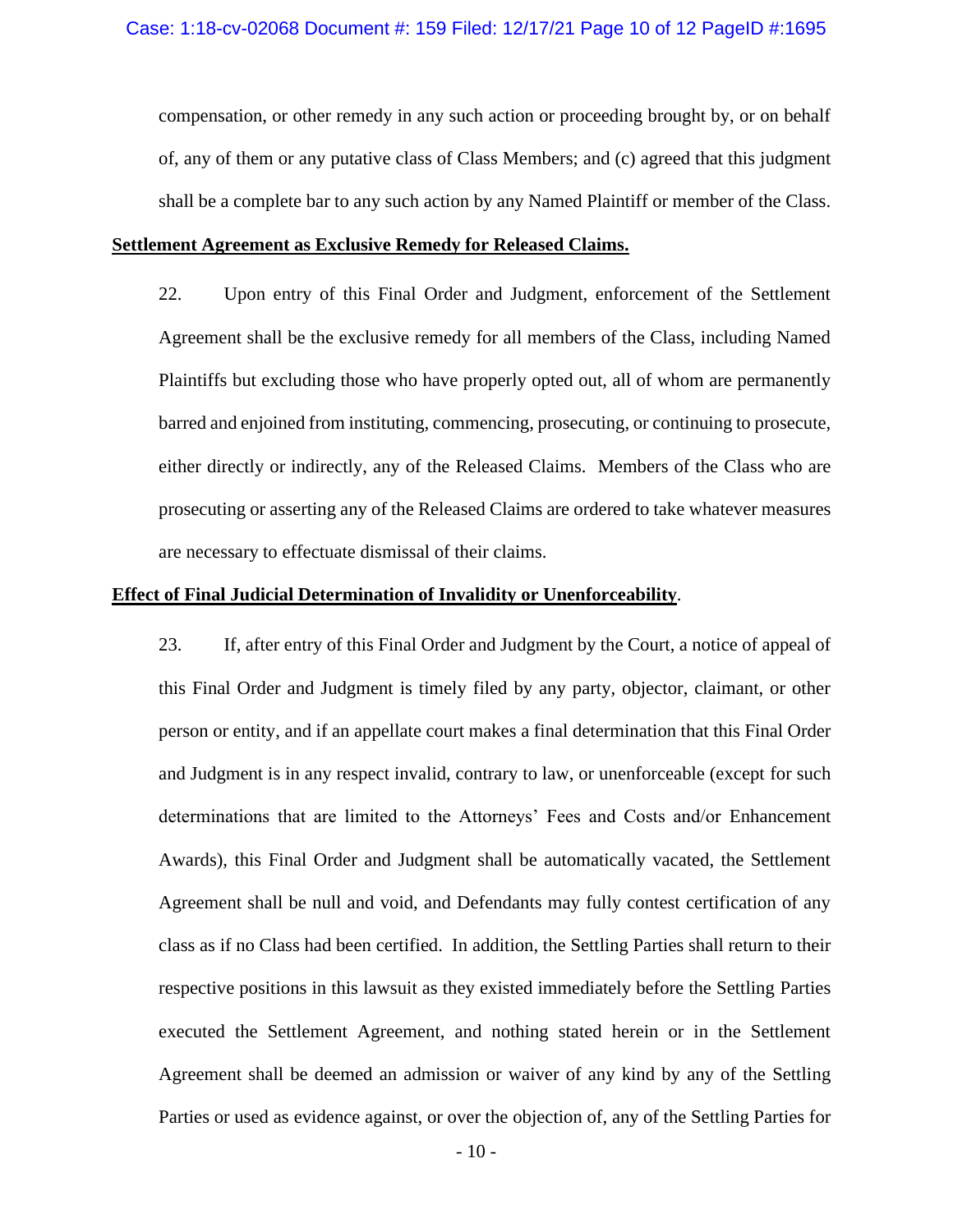any purpose in this action or in any other action.

## **No Admission of Liability.**

24. The Settling Parties entered into the Settlement Agreement solely for the purpose of compromising and settling disputed claims. Nothing contained in the Settlement Agreement, any documents relating to the Settlement, this Court's preliminary approval order, or this Final Order and Judgment shall be construed, deemed, or offered as an admission by any of the Settling Parties or any other person or entity for any purpose in any judicial or administrative action or proceeding of any kind, whether in law or equity.

### **Entry of Final Judgment.**

25. The Court dismisses with prejudice the case *Mercado et. al. v. Verde Energy U.S. Inc, et. al.* Case No. 1:18-cv-02068. The Court further orders the entry of, and enters, this Final Order and Judgment on all claims, counts, and causes of action alleged in this Litigation by Named Plaintiffs, on behalf of themselves, the Class, or both. In entering this Final Order and Judgment with the provisions stated herein and other limiting provisions, this Court specifically refers to and invokes the Full Faith and Credit Clause of the United States Constitution and the doctrine of comity, and requests that any court in any other jurisdiction reviewing, construing, or applying this Final Order and Judgment implement and enforce its terms and limitations in their entirety.

26. Without affecting the finality of this Final Order and Judgment in any way, this Court reserves jurisdiction over (a) implementation of this Settlement; (b) all matters related to the administration and consummation of the Settlement for the purpose of implementing, enforcing, monitoring compliance with effectuating, administering, and interpreting the provisions of the Settlement Agreement and this Final Order and Judgment.